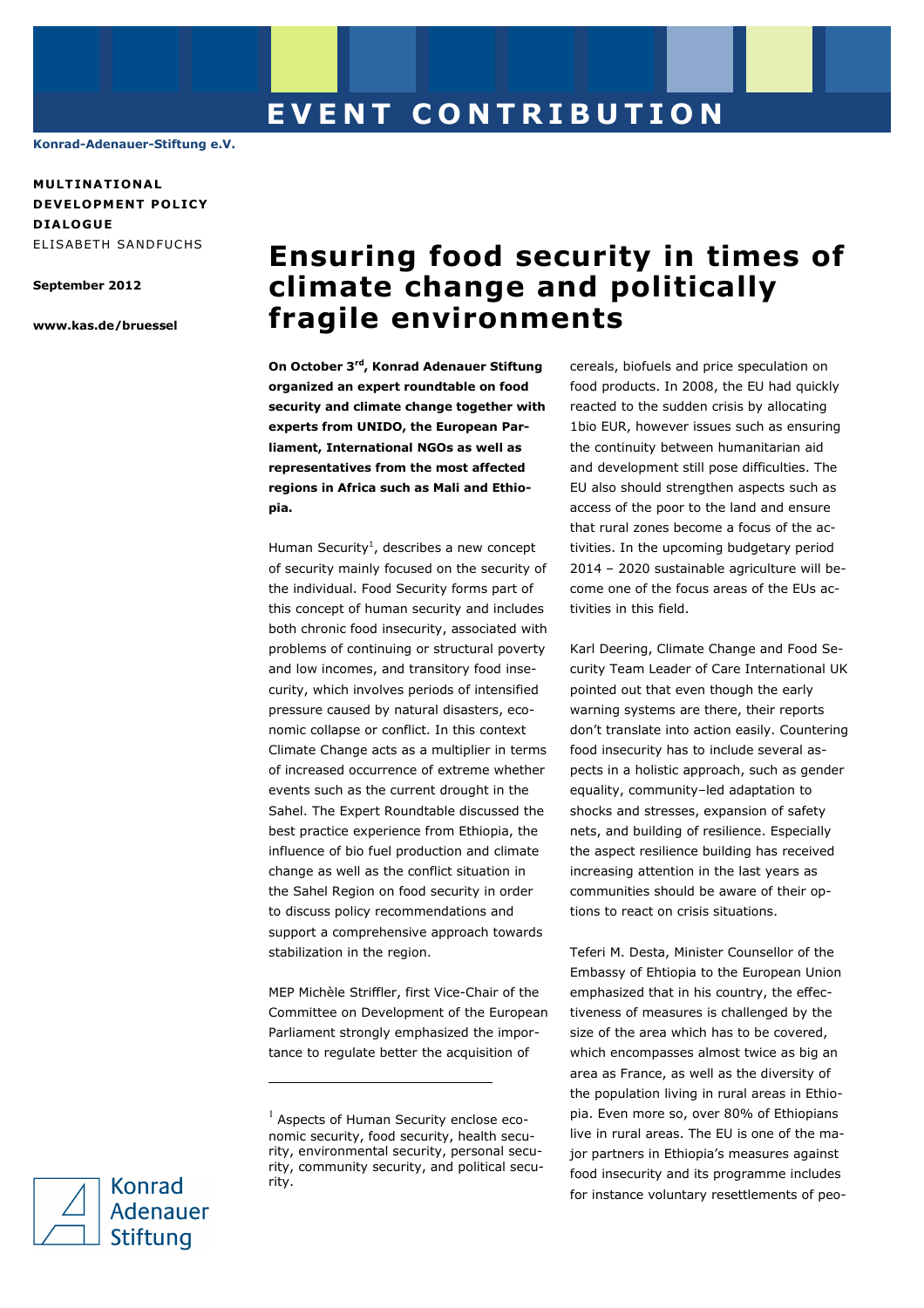#### **Konrad-Adenauer-Stiftung e.V.**

**MULT INAT IONA L DEVELOPMENT POLICY D IALOGUE**  ELISABETH SANDFUCHS

#### **September 2012**

**www.kas.de/bruessel**

ple in order to improve access to land. In the last nine years 200.000 households have been resettled. The Productive Safety Net Program provides transfers to the food insecure population, so far to more than seven million people. The Household Asset Building Programme on the other hand focuses on delivering agricultural packages, which enables the households benefiting from this measure to earn additional income and to increasingly cover their consumption needs from own resources. A complementing measure is the community investments in infrastructure development in strategically well placed areas. Teferi Desta stressed however that pastoralists as well as people living on rain-fed agriculture remain the most vulnerable to impacts of climate variability and change.

The next panel discussed the implications of agribusiness, climate change and biofuels on food security. Philippe Scholtès, Director of the Agribusiness Development Branch in UNIDO explained that African agriculture presents a major source of green house gas emissions (GHG). 60-80% of available water is being used for agricultural production and furthermore the burning of wood by agribusinesses is fostering desertification. Therefore, agribusiness has to adapt to climate change in order to provide food security in Africa. In terms of quantity it is therefore important to reduce post harvest losses as well as to take in scientific developments such as drought resistant varieties or drip irrigation systems. The introduction of common food quality standards would improve the accessibility of foods by an increase of trade between countries. UNIDO also supports a value chain approach in which larger companies are linked with local products and small holder farmers.

Both Hugo Valin, Research Scholar, Ecosystems Services and Management of the International Institute for Applied Systems Analysis and Gloria Gaupman Energy Policy and Environmental Affairs, ePURE – European Renewable Ethanol representing an interest representation of the ethanol producing industry agreed that there are several factors influencing the price development for food. Food and nutrition security is based on the very complex interaction of various drivers. Prices are determined by the factors access and volatility and include also a geographical dimension. Volatiliy can be both short term as well as having long term effects. Prices for biofuels which have been criticised in 2012 for being core responsible for the 2011/2012 pikes in food prices are not the only influencing element as also oil prices, climate events, low stocks and finance speculations play their role in determining the price of food. Valin also stressed that policy design does matter a lot in influencing the price of food, be it measures stabilizing the price or measures stabilizing the quantity of food available. Gaupman on the other hand pointed out that whereas Ethanol already only represents a small part of biofuel productions, the production structure in the EU is quite diverse with many different agricultural products being used to produce ethanol only 2% of which are produced through cereals. Therefore the current prices of cereals cannot be said to be mainly influenced by biofuel production.

Jean-Pielle Halkin, Head of Unit for Rural Development, Food Security and Nutrition in DG DEVCO assured that food security will also in the future remain high on the agenda for European development cooperation. On country level also ineffective governance play a role: while the Millenium Development Goal on poverty may be reached, undernutrition can still remain a problem in a specific country. He also agreed with the assessment of the experts that other factors such as speculation and biofuels also play an important role. The accountability of countries has to be improved, e.g. through adherence to the 2003 Maputo Declaration on Agriculture and Food Security.

In Panel III, the effects of food insecurity on populations in the Sahel Zone in the 2012 crisis were discussed. Claue Nankam, Food Security and Capacity Building Advisor of World Visions West Africa Regional Office explained that the 2011 food crisis was largely caused by a deficit in resilience rather than a deficit in food. In the last years the frequency of shocks has been increasing through a lack of rainfall as well as